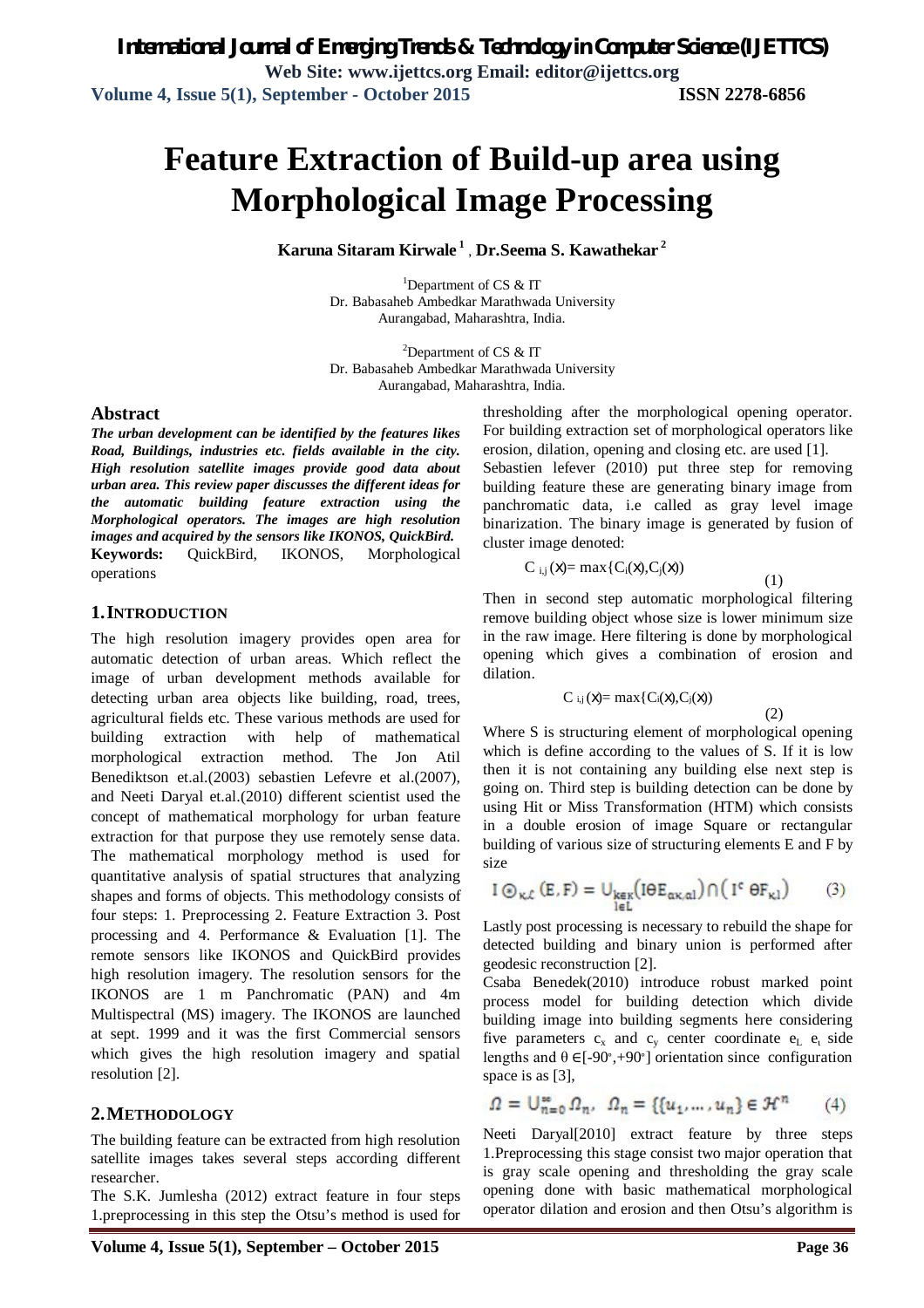## *International Journal of Emerging Trends & Technology in Computer Science (IJETTCS)* **Web Site: www.ijettcs.org Email: editor@ijettcs.org**

# **Volume 4, Issue 5(1), September - October 2015 ISSN 2278-6856**

applied to threshold for producing binary image. 2. Thinning is mathematical morphological operator used for skeletonization. For thinning Zhang-Suen's algorithm is used. In post processing is done by conversing skeletonized raster image to vector data using Matlab [4]. Xiaoying Jin (2005) perform steps for evaluation 1. Preprocessing in this step atmospheric correction is done by linear stretch apply to enhance image contrast then morphological smoothing is done. The edge-based watershed segmentation is used for this Sobel edge operator utilized. 2. Differential Morphological Profile for image segmentation 3. Building hypothesis and verification using DMP 4. Shadow supported building extraction 4.1 shadow delineation by DMP in this step gray level thresholding. 4.2 shadow- supported building verification and grouping is done by NDVI. 5. Bright building extraction and then 6. Extraction integration is done [5].

Jon Atil Benediktsson(2003) describe methods for feature extraction Aand feature selection best using principal component analysis some another feature extraction techniques also used like discriminant analysis feature extraction (DAFE) and Decision boundary feature matrix (DBFM) and then features selection based on the sorting of the Indexed of the DMP[6].

## **3 RESULT AND DISCUSSION**

| Sr.<br>no | Author                    | Year | Technique                  | Sensor/<br>data set                               | Result<br>℅       |
|-----------|---------------------------|------|----------------------------|---------------------------------------------------|-------------------|
| 1         | S.K. Jumlesha             | 2012 | Mathematical<br>Morphology | IKONOS                                            | 78.61<br>℅        |
| 2         | Sebastien<br>Lefever      | 2010 | Mathematical<br>Morphology | panchromatic<br>Quickbird<br>VHR                  | 88%               |
| 3         | Csaba Benedek             | 2010 | Mathematical<br>Morphology | Arial data set<br>by Google<br>Earth              | 82%               |
| 4         | Neeti Darval              | 2010 | Mathematical<br>Morphology | Scan<br>Satellite<br>image                        | 79%               |
| 5         | Xiaoving Jin              | 2005 | Mathematical<br>Morphology | panchromatic<br>IKONOS                            | 72.7%             |
| 6         | Jon Altil<br>Benediktsson | 2003 | Mathematical<br>Morphology | panchromatic<br>IRS-1C,<br>panchromatic<br>IKONOS | 76-<br>77%<br>90% |

**Table 1**: Result Discussion

Table 1 describes the technique used for the particularly used images from the sensors or data set with results.

In this praposed work the following steps are used as: 1. Preprocessing: In this step in input is convert in to binary image shown in Figure 1., then calculating threshold from it gradient mask is calculate which is shown in Figure 2.



**Figure 1** Binary image



**Figure 2** Gradient Mask



### **Figure 3** Dilated image

After gradient mask dilate operation is perform which give output shown in Figure 3.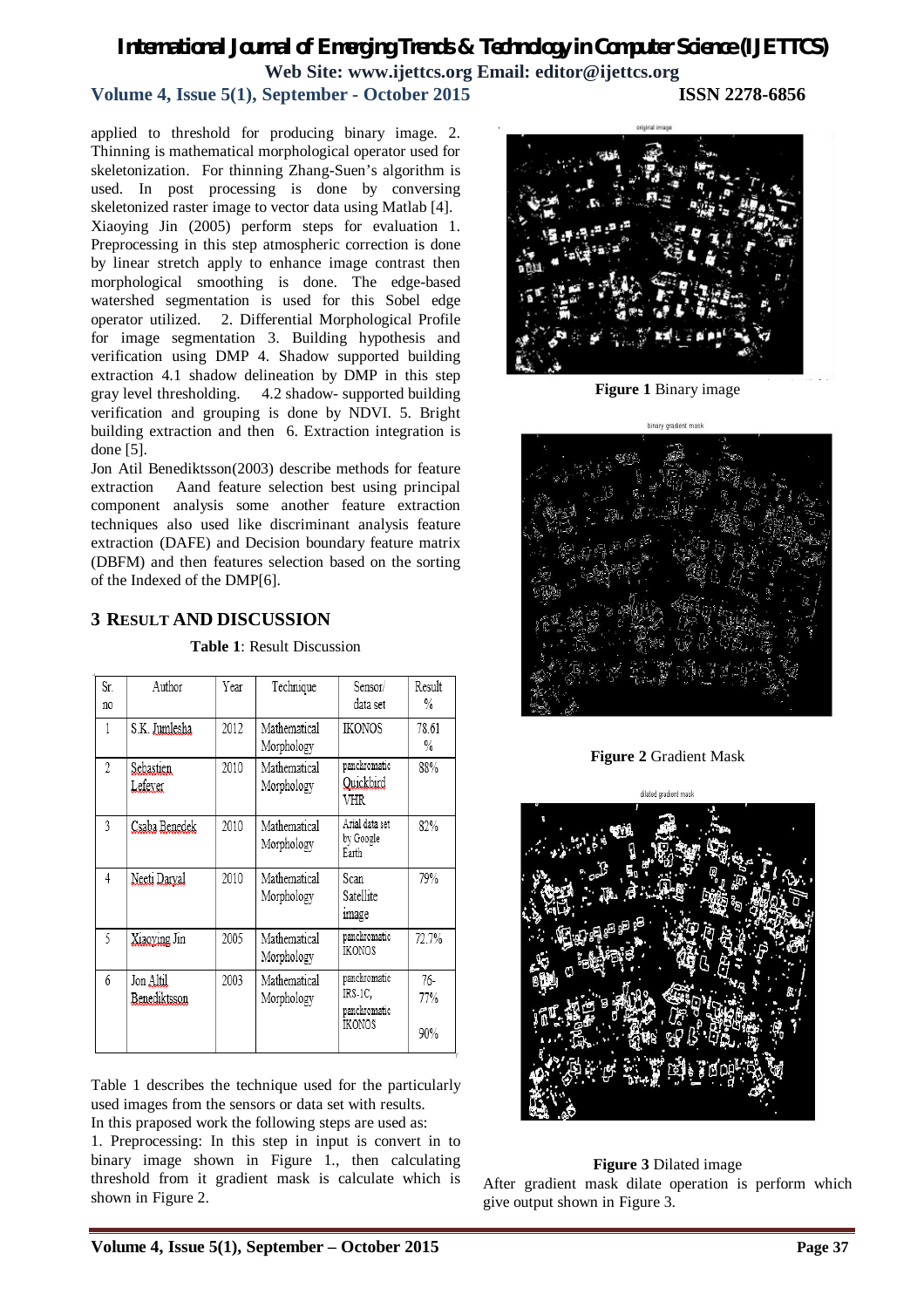# *International Journal of Emerging Trends & Technology in Computer Science (IJETTCS)* **Web Site: www.ijettcs.org Email: editor@ijettcs.org**

**Volume 4, Issue 5(1), September - October 2015 ISSN 2278-6856**

### **Figure 4** Fill hole

Then after fill hole operation is performed and output is shown in Figure 4.



### **Figure 5** Clear border

Then border clearing operation is performed to get exactly clear object like Figure 5.



#### **Figure 6** Eroded image

Then after the erosion operation is performed and output is shown in Figure 6.

### **Figure 7** Outline image

At last outline object from the original image is got and it is shown in Figure 7.

In future different operations are carried on image to find the number of object and area of each object.

## **4.Conclusion**

Mathematical Morphology is very useful for the building feature extraction from high resolution imagery like IKONOS and quickbird images. Matlab and Envi software's are used. Generally preprocessing (Ostu's algorithm), Feature extraction (Mathematical Morphology) and Post processing (HTM transformation) steps describe evaluation.

## **References**

- [1] S.K.Jumlesha, Khadar Babu.Sk, Ch.Satyanaryana, M,N.Srinivas, M.V.Ramanaiah, Sandeep Kumar p (2012) 'Automatic Urban Feature Extraction Using Mathematical Morphology', International Journal of Engineering Research And Applications,Vol.2, Issue 3, pp.221-225.
- [2] Sébastien Lefèvre et al (2010), 'Automatic Building Extraction in VHR ImagesUsing Advanced Morphological Operators' Remote sensing and data fusion over Urban areas (URBAN), France (2007), DOI : 10.1109/ URS.2007.371825.4
- [3] Csaba Benedek, Xavier Descombes and Josiane Zerubia (2010), 'Building Detection in a Single Remotely Sensed Image with a Point Process of Rectangles', Proceedings of International conference on Pattern Recognition.
- [4] Ms.Neeti Daryal and Dr. Vinod Kumar (2010), 'Linear Extraction of Satellite Imageries using Mathematical Morphology', International Journal of Computer Aplications (0975 – 8887), Vol.  $3 - No.3$ , June 2010.
- [5] Xiaoying Jin and Curt H. Davis (2005), 'Automated Building Extraction from High- resolution Satellite Imagery in Urban Areas Using Structural, Contextual, and Spectral information', EURASIP Journal on Applied Signal Processing 2005:14, pp. 2196–2206

**Volume 4, Issue 5(1), September – October 2015 Page 38**